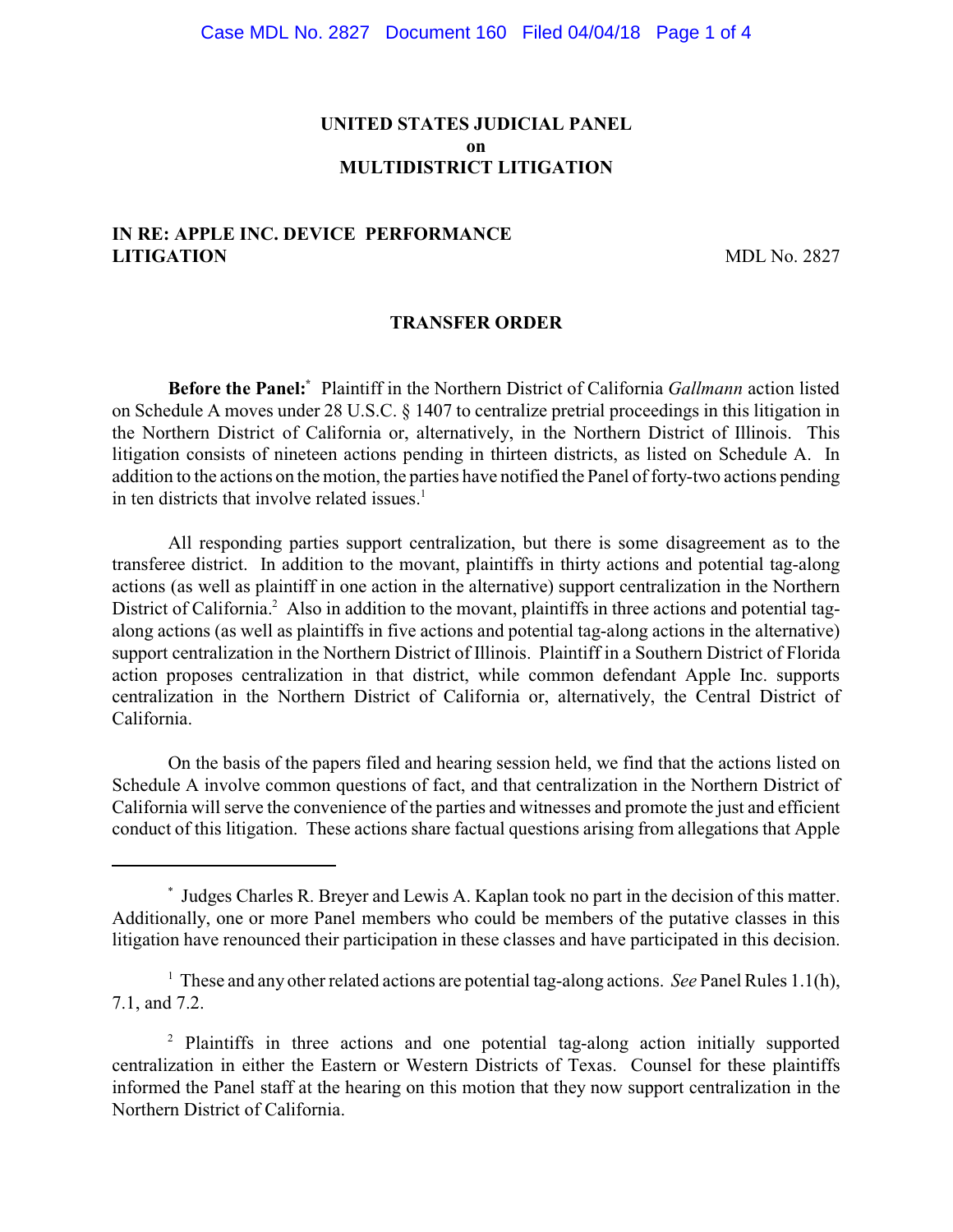-2-

included code in updates to its mobile operating system (iOS) that significantly reduced the performance of older-model iPhones. Plaintiffs also allege that Apple misrepresented the nature of the iOS updates and failed to adequately disclose to iPhone owners the impact the iOS updates would have on the performance of their iPhones. Discovery regarding the engineering of the iPhone and the iOS updates likely will be technical and complex. Plaintiffs assert similar causes of action for false advertising, alleged unfair business practices, trespass to chattels, breach of contract, and unjust enrichment. Moreover, plaintiffs bring these actions on behalf of overlapping putative classes of iPhone owners. Centralization thus will eliminate duplicative discovery; prevent inconsistent pretrial rulings, including with respect to class certification; and conserve the resources of the parties, their counsel, and the judiciary.

The Northern District of California is an appropriate transferee district for this litigation. This district has a strong connection to these cases. Apple is headquartered within, and the critical events and decisions underlying plaintiffs' claims occurred in, the Northern District of California. More than half of the related actions (32 of 61) were filed in this district. The majority of the responding parties, including both plaintiffs and defendant, support centralization in this district. The Northern District of California thus presents a convenient and accessible forum for this litigation. All but one of the related actions pending in this district are assigned to the Honorable Edward J. Davila, a jurist with prior MDL experience, who already has taken steps to coordinate the actions before him and has heard argument on a preliminary injunction motion. We expect that Judge Davila will steer this litigation on an efficient and prudent course.

IT IS THEREFORE ORDERED that the actions listed on Schedule A and pending outside the Northern District of California are transferred to the Northern District of California and, with the consent of that court, assigned to the Honorable Edward J. Davila for coordinated or consolidated pretrial proceedings.

PANEL ON MULTIDISTRICT LITIGATION

 $\cancel{\text{Area}}$  Vience

 Sarah S. Vance Chair

R. David Proctor Catherine D. Perry

Marjorie O. Rendell Ellen Segal Huvelle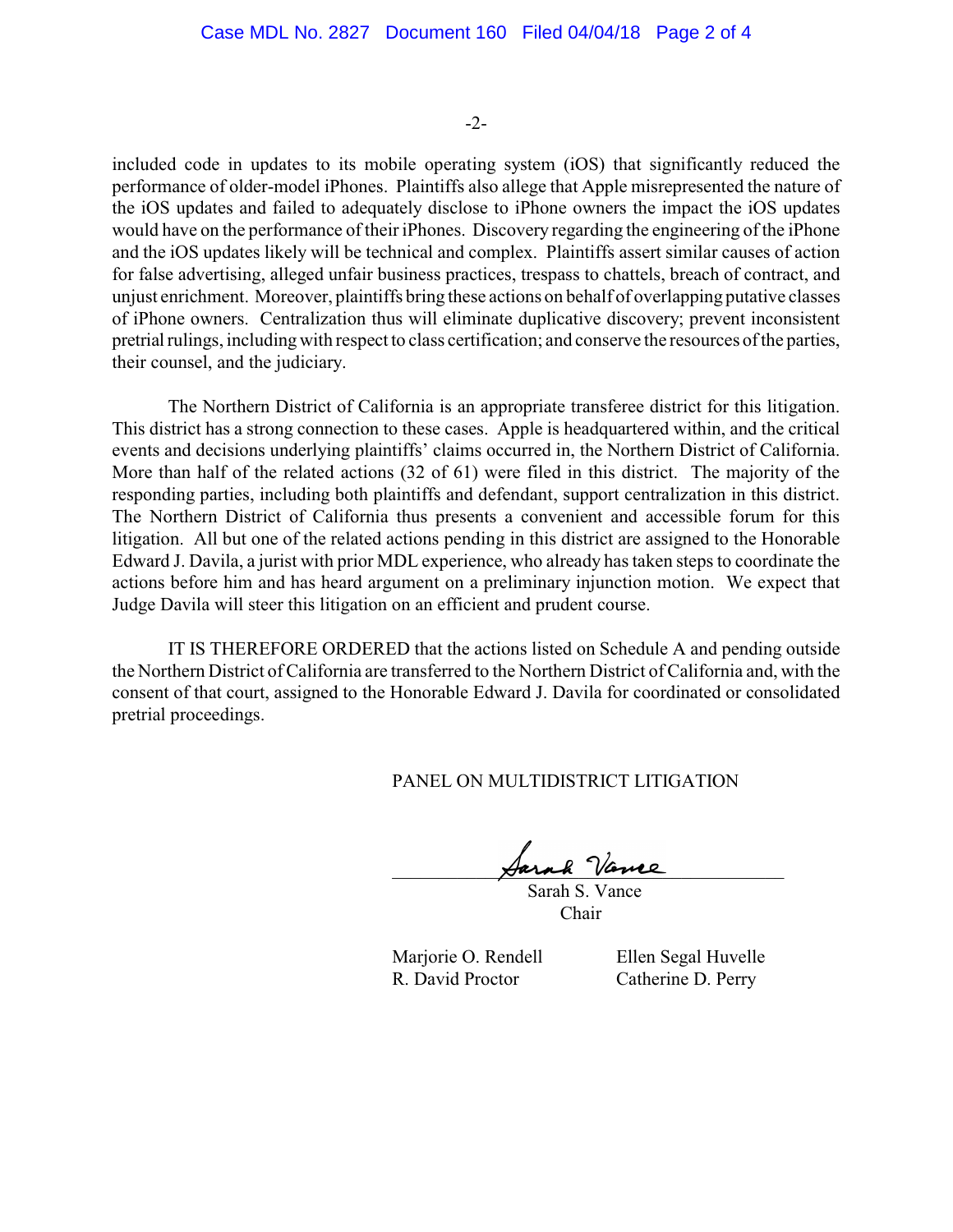Case MDL No. 2827 Document 160 Filed 04/04/18 Page 3 of 4

## **IN RE: APPLE INC. DEVICE PERFORMANCE LITIGATION** MDL No. 2827

#### **SCHEDULE A**

Central District of California

BOGDANOVICH, ET AL. v. APPLE INC., ET AL., C.A. No. 2:17-09138 MAILYAN v. APPLE INC., C.A. No. 2:17-09192

Northern District of California

HARVEY v. APPLE INC., C.A. No. 5:17-07274 GALLMANN v. APPLE INC., C.A. No. 5:17-07285 HAKIMI v. APPLE INC., C.A. No. 5:17-07292 BATISTA, ET AL. v. APPLE INC., C.A. No. 5:17-07355

Southern District of California

COOK v. APPLE INC., ET AL., C.A. No. 3:17-02579

Southern District of Florida

ABUROS v. APPLE INC., C.A. No. 1:17-24712

Northern District of Illinois

MANGANO, ET AL. v. APPLE INC., C.A. No. 1:17-09178 NEILAN v. APPLE INC., C.A. No. 1:17-09296

Southern District of Indiana

SCHROEDER v. APPLE INC., C.A. No. 1:17-04750

Eastern District of Louisiana

LANASA v. APPLE INC., C.A. No. 2:17-17878

Southern District of Mississippi

MCINNIS, ET AL. v. APPLE INC., C.A. No. 1:17-00358